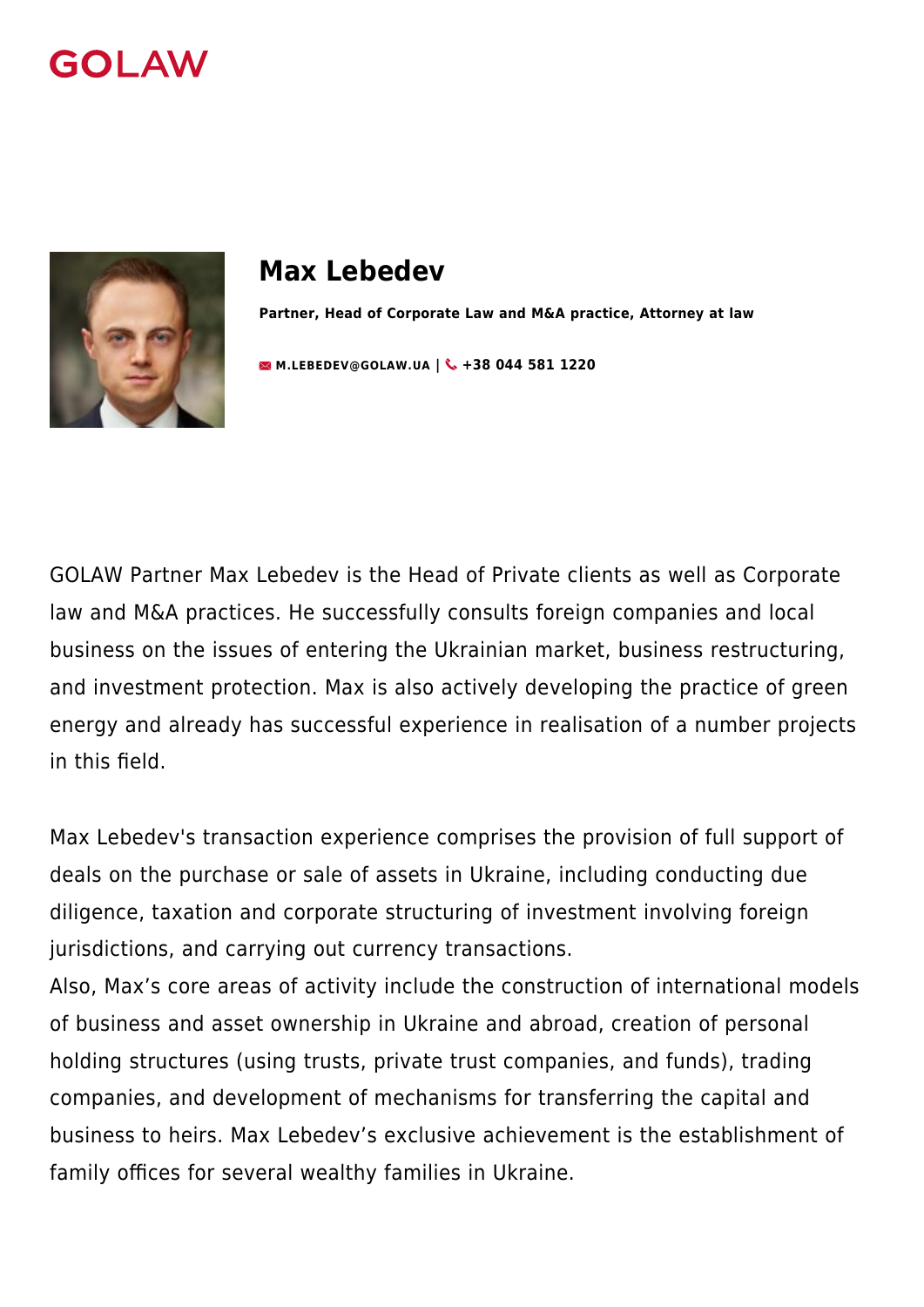As an advisor of foreign investors, Max represents clean and renewable energy developers, lenders , contractors and related companies on the entire lifecycle of the RES (Renewable energy systems) projects. He provides pioneering advice and guidance on efficient corporate structures, tax strategies, appropriate debt and equity financing models, environmental law, regulatory and risk management issues. Max's transactional experience includes a full legal support of the RES projects' implementation in the field of solar and wind energy and he has an exclusive experience of supporting a large scale project of biomass power plant construction.

In 2018, Max Lebedev was elected as a Board member of the [European-Ukrainian](http://euea-energyagency.org/en/) [Energy Agency](http://euea-energyagency.org/en/) and Сo-chair of the Solar Energy Subgroup.

In December 2021, GOLAW Partner Max Lebedev has been elected as a Vice Chairman of the European-Ukrainian Energy Agency Board (EUEA) for 2022.

### **Practices**

- [Banking and Finance](#page--1-0)
- [Corporate Law and M&A](#page--1-0)
- [Private clients](#page--1-0)
- [Real estate](#page--1-0)

### **Sectors**

- [Agribusiness](#page--1-0)
- [Aviation sector](#page--1-0)
- [Chemical industry](#page--1-0)
- [Construction and real estate](#page--1-0)
- [Energy and natural resources](#page--1-0)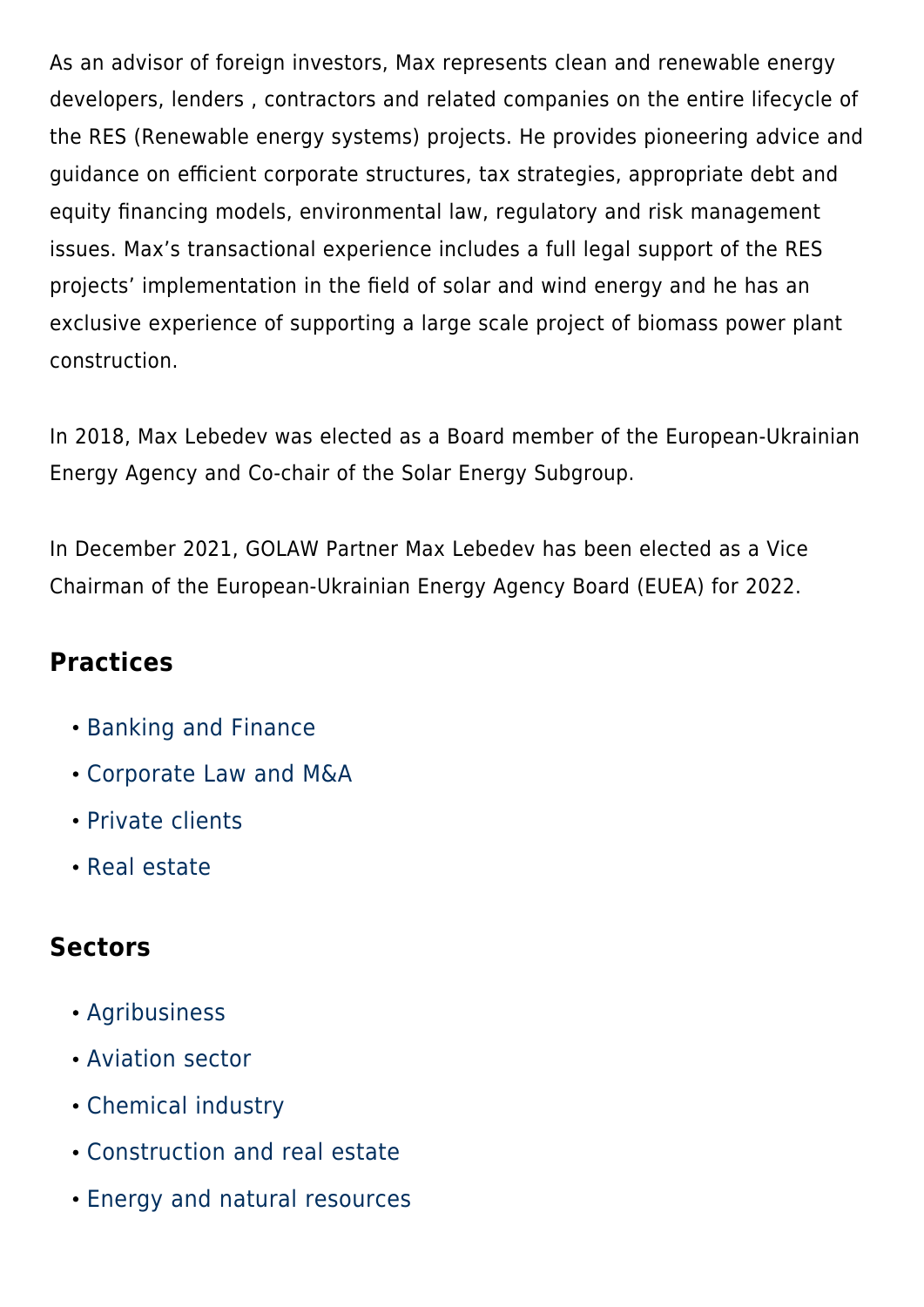- [Financial institutions](#page--1-0)
- [Information technology](#page--1-0)
- [Manufacturing and industry](#page--1-0)
- [Media and telecommunications](#page--1-0)
- [Medicine and pharmaceuticals](#page--1-0)
- [Retail and FMCG](#page--1-0)
- [Transport and infrastructure](#page--1-0)
- [Defense in Anti-corruption matters](#page--1-0)
- [Antitrust and Competition](#page--1-0)
- [Banking and Finance](#page--1-0)
- [Compliance, Corporate Governance and Risk Management](#page--1-0)
- [Corporate Law and M&A](#page--1-0)
- [Criminal Law and White Collar Defence](#page--1-0)
- [Development and implementation of security systems](#page--1-0)
- [Employment](#page--1-0)
- [Environmental Protection](#page--1-0)
- [Government Relations \(GR\)](#page--1-0)
- [Insolvency and Corporate Recovery](#page--1-0)
- [Intellectual property](#page--1-0)
- [International trade](#page--1-0)
- [Litigation and dispute resolution](#page--1-0)
- [Private clients](#page--1-0)
- [Real estate](#page--1-0)
- [Restructuring, Claims and Recoveries](#page--1-0)
- [Tax](#page--1-0)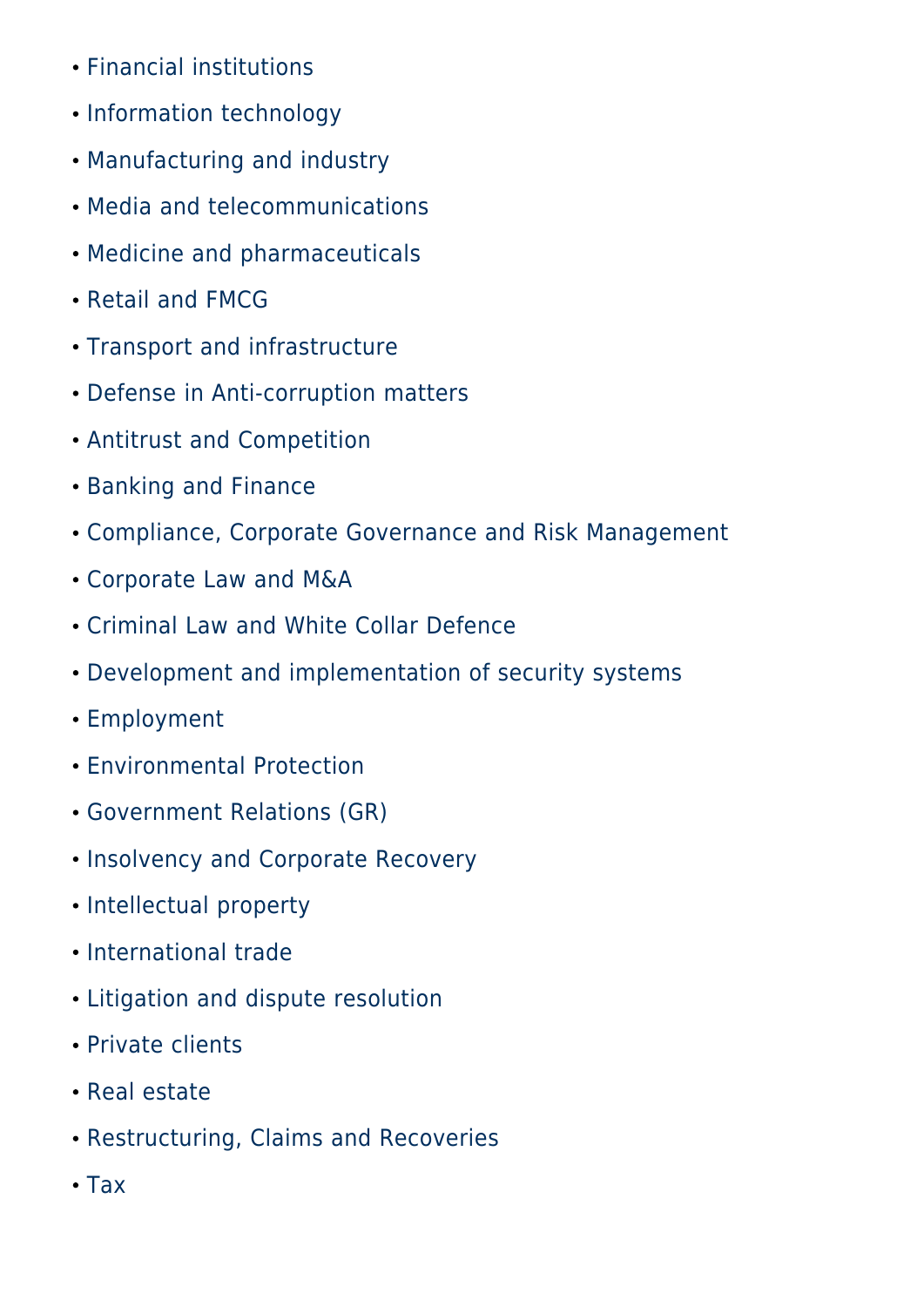## **Education**

- Law Faculty of the National Aviation University, Master's Degree
- Postgraduate Certificate in Laws, University of London (United Kingdom)

# **Recognition**

The Legal 500 EMEA 2021 - recommended among the best lawyers in Ukraine in Energy, Commercial, Corporate Law and M&A, Private Clients, Real Estate and Construction;

Best Lawyers in Ukraine 2022 - recognised among the best lawyers in Ukraine in the field of Labor and Employment Law, Mergers and Acquisitions Law;

Ukrainian Law firms. A Handbook for Foreign Clients 2021 - recognised among the best lawyers in Ukraine in Energy & Natural Resources;

50 leading law firms of Ukraine 2020 - recommended among the best lawyers in Ukraine in the field of Energy.

# **Membership**

- International Bar Association ([IBA](https://www.ibanet.org/))
- Ukrainian National Bar Association ([UNBA\)](https://en.unba.org.ua/)
- American Chamber of Commerce ([ACC](http://www.chamber.ua/en))
- European Business Association [\(EBA](https://eba.com.ua/en/))
- German-Ukrainian Chamber of Industry and Commerce (AHK Ukraine)
- [Ukrainian Network of Integrity and Compliance \(UNIC\)](https://baselgovernance.org/b20-collective-action-hub/initiatives-database/ukrainian-network-integrity-and-compliance-unic)
- International Turkish Ukrainian Businessmen Association (TUID)